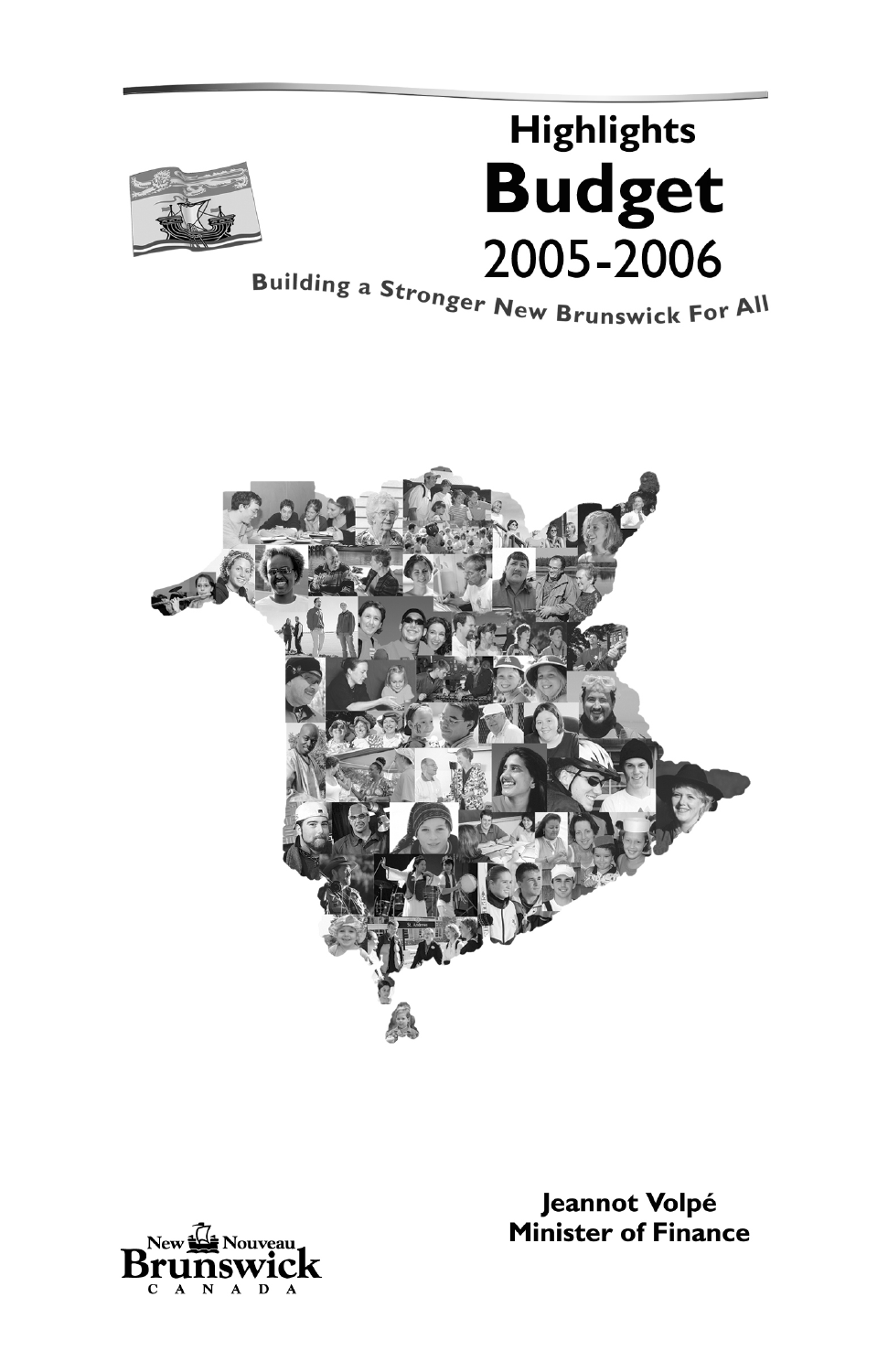Published by:

## **Department of Finance**

Province of New Brunswick

P.O. Box 6000 Fredericton, New Brunswick Canada

E3B 5H1

Internet: www.gnb.ca/0024/index-e.asp

Wednesday, March 30, 2005

ISBN 1-55396-254-0

Printed in New Brunswick

CNB 3023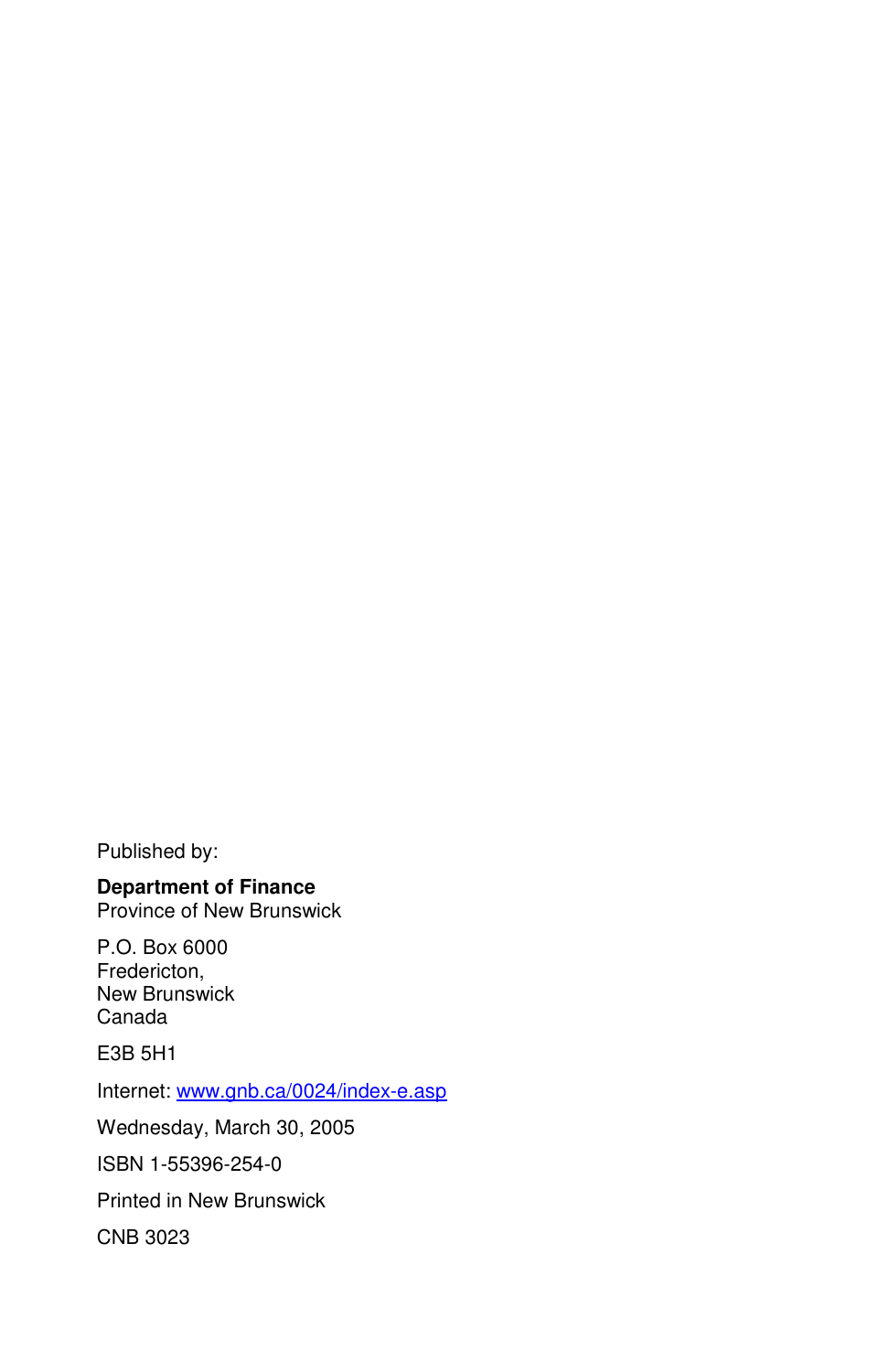The 2005-2006 Budget presents to New Brunswickers a balanced budget that builds a stronger New Brunswick for all. It focuses on the same five clear objectives we set out in last year's budget.

First, invest in priorities. This budget provides record investment in New Brunswickers' top priorities of health and senior care and education and children.

Second, invest in job creation. This budget provides further tax relief over the next three years for small businesses to help create jobs, more capital investment and new community economic development programs.

Third, no tax increases. This budget does not raise any taxes or create any new taxes. In fact, it provides additional tax relief for New Brunswickers.

Fourth, stronger value for taxpayers. This budget reinforces our commitment to save money in back-office government operations in order to reinvest in front-line government services.

Fifth, balance the budget. This budget is balanced with a surplus and a reduction in net debt.

Today's budget responds to what many New Brunswickers have said to us over the past year. It reflects feedback we received from an extensive series of pre-budget consultations and forums to seek the input of New Brunswickers, from meetings with stakeholders, and through on-line and other submissions.

## **Record Achievements**

Today's budget sets new records and new achievements.

Spending on health and senior care will increase by \$163.1 million to \$2.3 billion – a record high giving us more doctors and full-time nurses than ever before.

Spending on education will increase by \$38.5 million to \$1.2 billion – an alltime high giving us the highest level of investment per student ever.

Over 75 per cent of all new spending continues to be directed towards our top priorities of health care and education.

University funding will increase by 4.6 per cent this year for a total of 10 per cent over the past three years – the sixth consecutive increase.

Over the next three years, the New Brunswick small business corporate income tax rate will be lowered to one per cent and the income threshold will be increased to \$500,000 – making the best rate in Canada even better.

Capital expenditures for roads, highways, hospitals, schools and other priorities will increase three times faster than all other program spending, to help create jobs and better public infrastructure for New Brunswickers.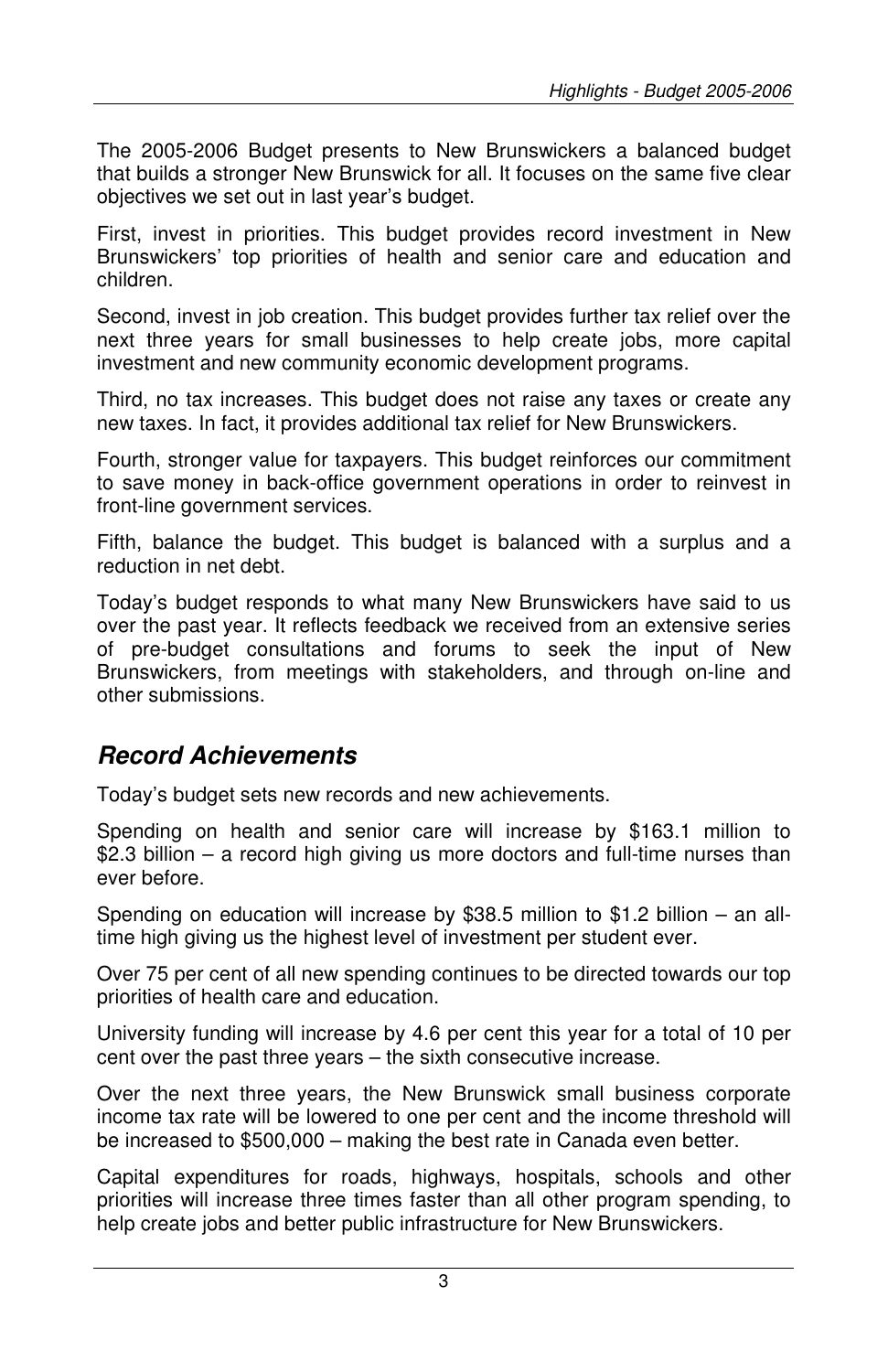Net debt will be reduced in both the 2004-2005 and 2005-2006 fiscal years, for a cumulative reduction of over \$166 million since our first budget. The province's net debt-to-GDP ratio will be reduced for the sixth consecutive year to reach its lowest level since 1991-1992. And debt service costs as a per cent of total expenditures will be at their lowest level in over two decades.

## **New Brunswick's Economic Outlook**

As the most trade-dependent provincial economy in Canada, New Brunswick is impacted by economic developments across Canada, in the United States, and around the world. The world economy grew strongly last year. Both the Canadian and United States economies grew at a robust pace in 2004. Canadian economic growth was constrained by the soaring Canadian dollar and high oil prices in particular – an impact that was felt in this province as well.

The Department of Finance estimates the New Brunswick economy reported a solid performance in 2004, expanding by 2.5 per cent. Many key economic indicators showed strong growth in 2004 compared to 2003. For example:

- Private and public capital investment increased 7.4 per cent to a record \$4.3 billion.
- Foreign exports of commodities increased 10.8 per cent to over \$9.4 billion, compared to an 8.6 per cent national increase.
- Manufacturing shipments rose 11.1 per cent, more than the national increase of 8.4 per cent.
- And, average weekly earnings in the province increased 3.0 per cent, nearly double the 1.6 per cent increase for Canada.

Job growth surged forward last year, with a record annual high of 350,400 New Brunswickers employed. The unemployment rate fell to 9.8 per cent and the provincial participation rate reached an all-time high of 63.9 per cent. The latest monthly numbers show we have created 28,000 net new jobs since June 1999.

Looking ahead for 2005, private sector economists predict that real GDP for New Brunswick will grow, on average, by 2.3 per cent. The Department of Finance prudently anticipates that growth will be 2.1 per cent, as both domestic and external demand for many natural resource commodities softens. Construction activity will continue to contribute to economic growth.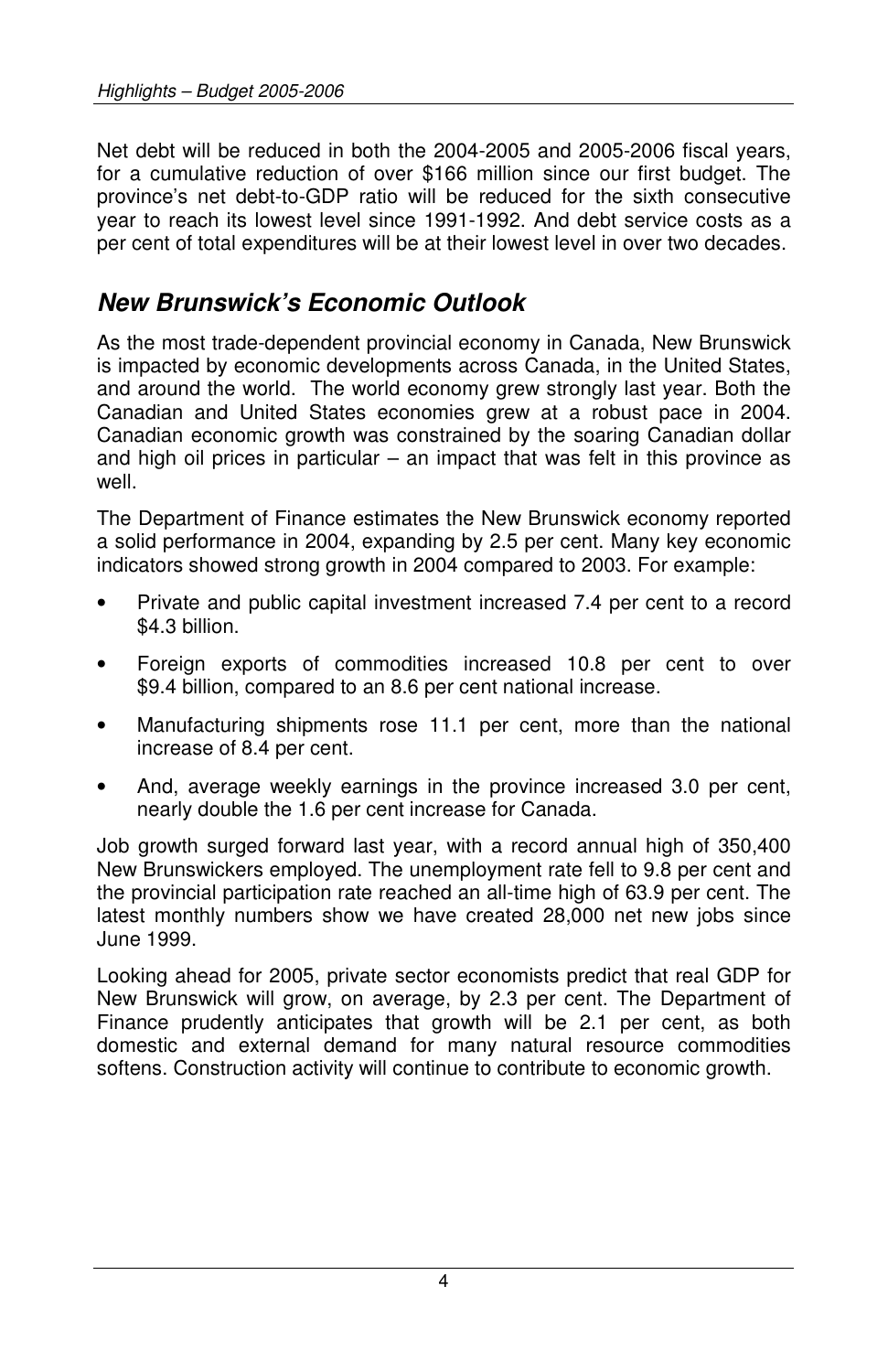## **2004-2005 Fiscal Update**

The 2004-2005 Budget reflected difficult decisions that allowed us to bring the budget into balance while continuing to invest in priorities. Those decisions have paid off for New Brunswickers.

We now anticipate a surplus of \$112.3 million and a reduction in provincial net debt of \$53.1 million for 2004-2005.

Gross consolidated revenue is projected to be \$210.1 million higher than budget, largely due to our successful negotiations with the federal government for additional health and equalization transfers to support priority services to New Brunswickers.

Meanwhile, gross consolidated expenditure increased by \$159.4 million, primarily due to the implementation of the Provincial Health Plan, as well as addressing wage settlements for nurses and hospital workers.

## **2005-2006 Fiscal Outlook**

The 2005-2006 Budget continues this government's dedication to living within our means. It continues our commitment to investing in priorities that matter to people. It continues our focus on providing value to taxpayers. And it continues our plan to build new job opportunities for New Brunswickers.

This year's budget will be balanced with a surplus of \$98.9 million and a reduction in net debt of \$4.0 million.

Gross consolidated revenue is projected to be \$6.109 billion, up 2.9 per cent from revised 2004-2005 estimates.

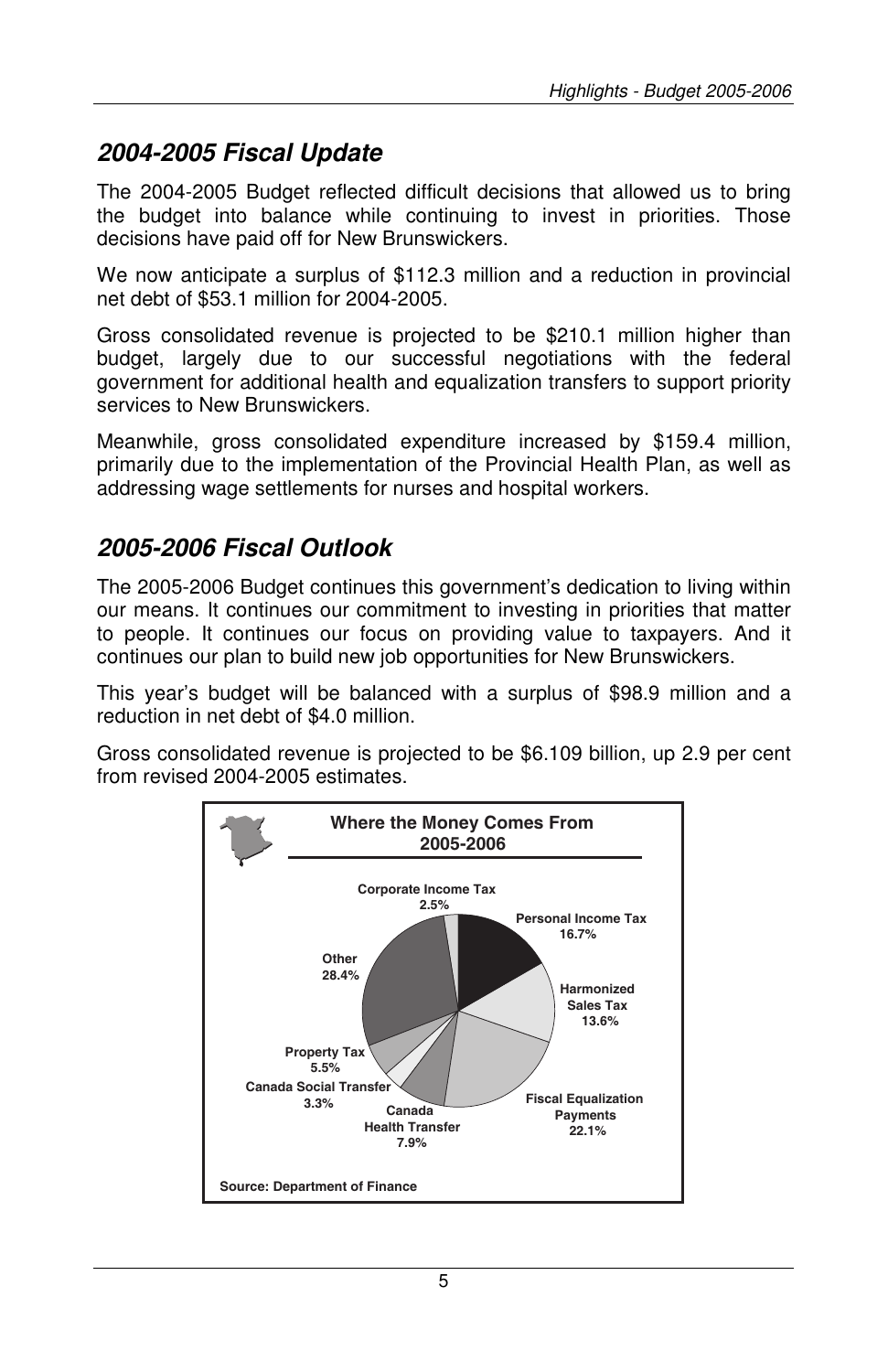Gross consolidated expenditure is estimated at \$6.105 billion, up 3.7 per cent from last year.



We will continue to work towards delivering balanced budgets and reducing our net debt-to-GDP ratio in the years ahead.

We want to go further in our commitment to fiscal responsibility to New Brunswickers. During this session, a new Fiscal Responsibility Act will be introduced that will provide further transparency and accountability in government finances, including additional fiscal performance measures.

## **Value for Taxpayers**

This budget reflects our continued commitment to find greater value for taxpayers in the operations of government. Initiatives underway that will redirect savings to priority areas include the Common Services Review, which has the objective of reducing costs by consolidating common services internal to government and school districts, and a review of non-clinical services in the health care system. The Workforce Adjustment Program has been extended to address the human resource impact of these specific initiatives.

Managing the wage bill is crucial to our collective efforts to balance the budget and invest more in the priorities of New Brunswickers. Every one per cent increase in the overall wage bill for public sector service providers results in an additional cost to taxpayers of approximately \$25 million. Reasonable wage increases will mean sustainable public services.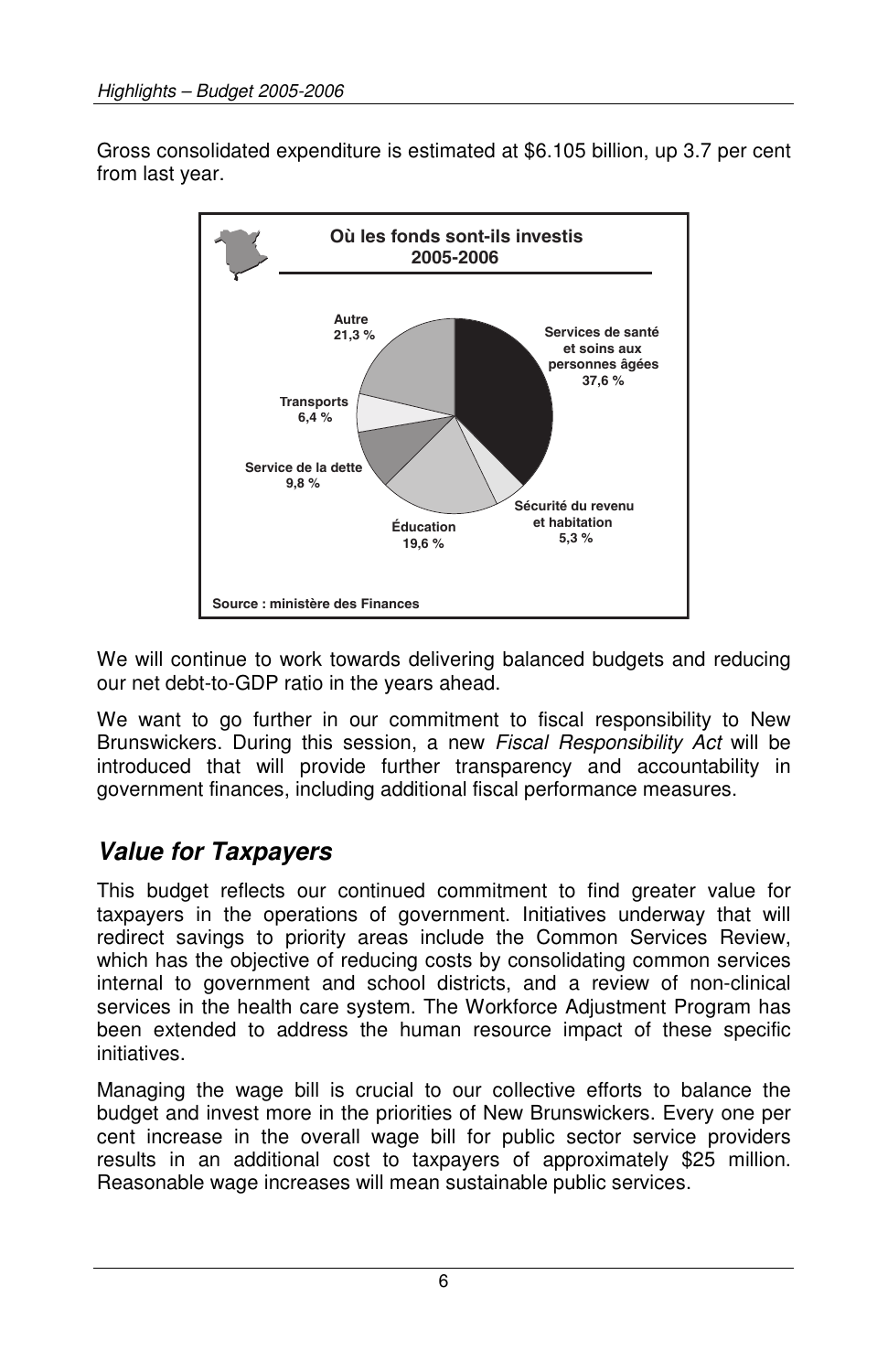## **Building a Stronger New Brunswick For All**

This government's budget plan will help to build a stronger New Brunswick for all. It contains new initiatives and reinforces existing ones in each of the four building blocks of our Prosperity Plan. It provides more investment under both the Provincial Health Plan and the Quality Learning Agenda.

Today's budget reinforces once more our focus on funding more in health and senior care and education. Since 1999, cumulative new funding for health and senior care will now total \$3.4 billion and \$1.2 billion for education.

With this budget, spending per person on health and senior care will have increased by \$1,187 or 63.5 per cent since we took office in 1999. Direct spending per student in Kindergarten to Grade 12 will have gone up by \$1,598 or 33.1 per cent since 1999.

#### **Education and Children**

This year's budget invests more in our education system than ever before. Total spending in education will rise to almost \$1.2 billion in this budget, a 3.3 per cent increase over 2004-2005.

Education funding for K-12 will increase \$23.0 million over last year's revised expenditures, to a total of \$752.8 million – the highest level ever. Initiatives under the Quality Learning Agenda will receive \$15.3 million more.

Today's budget will provide:

- New funding for 85 more teaching positions.
- \$2.5 million as part of our \$10 million, four-year Quality Classroom Resources Fund.
- \$1.1 million for the second year of the pilot laptop research program.
- \$0.7 million for the Quality Technology Infrastructure Enhancement Fund.

Our government has increased investments in universities and community colleges in each and every budget. Today, we go further than any previous government in providing more, new, and long-term increases in funding to our universities with two other major commitments.

First, funding for universities will increase by 4.6 per cent this year, meeting our commitment to increase funding by 10 per cent over three years. We will be increasing funding by a further three per cent in 2006-2007 and 3.4 per cent in 2007-2008, meeting our election platform commitment for a total increase of 13 per cent over the four years of this mandate.

Second, we will provide a \$20 million increase to the University Infrastructure Trust Fund, building on our initial \$15 million investment in 2002, for a total of \$35 million.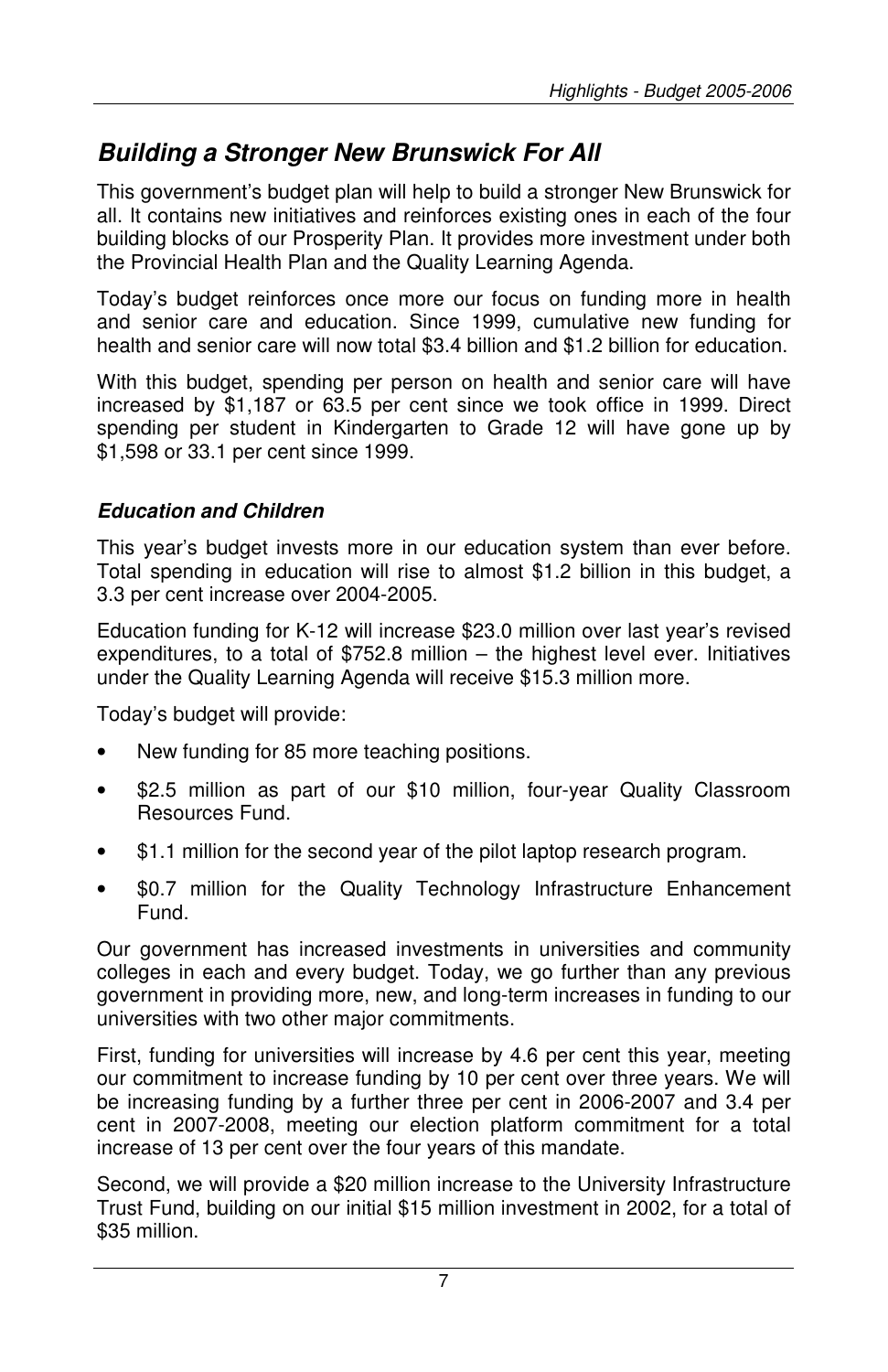#### **Health and Wellness**

This budget invests more in health and senior care than ever before. Total investment will rise to \$2.3 billion, an increase of 7.6 per cent over what was spent in 2004-2005.

Ordinary account funding for the Department of Health and Wellness will increase \$102.8 million over last year's revised expenditures – an increase of 6.1 per cent, with increased spending for Medicare, Hospital Services, Ambulance Services and the Prescription Drug Program.

Investing more in wellness is a key strategy under our Provincial Health Plan. We will spend \$2 million in 2005-2006 to promote healthy living for children and youth in the areas of physical activity, nutrition and healthy eating, tobacco cessation and mental health and resiliency.

Our Physician Recruitment and Retention Plan, begun during our first 200 days in office, is paying off. There are today 177 more doctors working in the province than there were in 1999. Additional measures announced by the Minister of Health and Wellness show that we are committed to doing even more.

Our Nursing Resource Strategy is also working. Today, there are 570 more full-time nurses working in the province than in 1999. We need to ensure we have sufficient nurses not just today, but in the future as well. That is why today's budget announces new funding for nursing programs of \$4.4 million, which includes the addition of 95 new nursing seats at UNB and the Université de Moncton.

Through the Provincial Health Plan, we are on track to creating a patientfocused health care system that is far more sustainable into the future than it would have been without these changes. Its vision is clear: provide the right care in the right way at the right time by the right provider at a cost New Brunswickers can afford.

Since the plan was released last June, the Minister of Health and Wellness has announced significant new investments: to expand flu immunization to include infants; add new vaccines to protect our teenagers against meningitis, chicken pox, whooping cough and pneumonia; invest \$3.8 million to strengthen the New Brunswick Heart Centre; establish four new satellite dialysis units; create a New Brunswick Cancer Network; expand the extramural program by hiring an additional 28 nurses and other health professionals; establish four methadone clinics; and strengthen ambulance services by expanding hours of operation and enhancing training.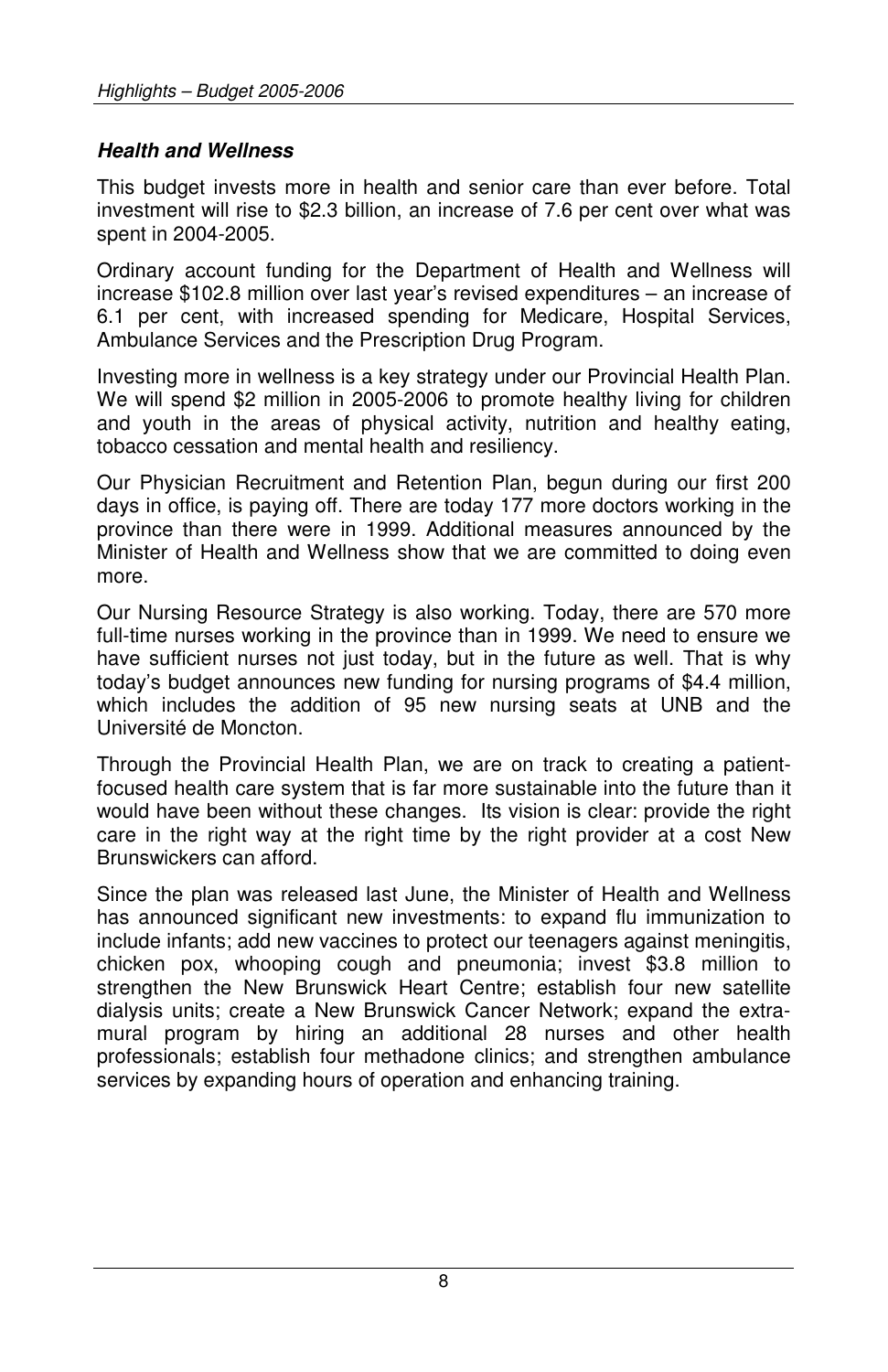#### **Families and Seniors**

Our ongoing support for families, children, persons with disabilities and seniors continues under this budget. The Department of Family and Community Services budget will receive an additional \$19 million this year, for a total budget of \$737.7 million.

Today's budget reflects:

- Social assistance rates will increase by six per cent over the next three years beginning with a two per cent increase this year – the largest increase since 1991.
- A 9.1 per cent increase in funding for nursing homes.
- A 10 per cent increase over the next three years for home support agencies.
- An investment of \$11.8 million in our Early Childhood Development Agenda.

Last December, this government introduced legislation to amend the Assessment Act to provide a provincial property tax exemption for non-profit low-income residential rental accommodation. This measure will provide much needed property tax relief to non-profit organizations that provide housing to low-income earners who need decent housing at affordable rents.

#### **Lower Taxes and More Jobs**

The personal and corporate income tax reductions introduced by this government have contributed significantly to investment, job creation, economic growth and prosperity. Our pro-growth strategy is producing results.

Since we took office, we have lowered taxes or created new tax incentives in each and every budget. Today's budget is no exception with measures that will further reduce the tax burden on people and enhance New Brunswick as a place to live and invest. This government has reduced personal income taxes at all income levels, particularly for lower income earners.

This budget provides an additional \$11 million in tax relief for New Brunswick taxpayers and working families beginning this year. As part of our objective of reducing provincial income taxes by five per cent, all provincial income tax credit amounts and tax brackets have been indexed to protect against inflation effective January 1, 2005. Indexation will be extended to include the Low-Income Tax Reduction. This measure will remove an additional 3,000 New Brunswickers from paying any provincial income tax.

As a result of tax relief measures we have provided so far, individuals and families have benefited from cumulative personal income tax relief of \$608 million. In 2005-2006 alone, New Brunswickers will realize savings of \$137 million.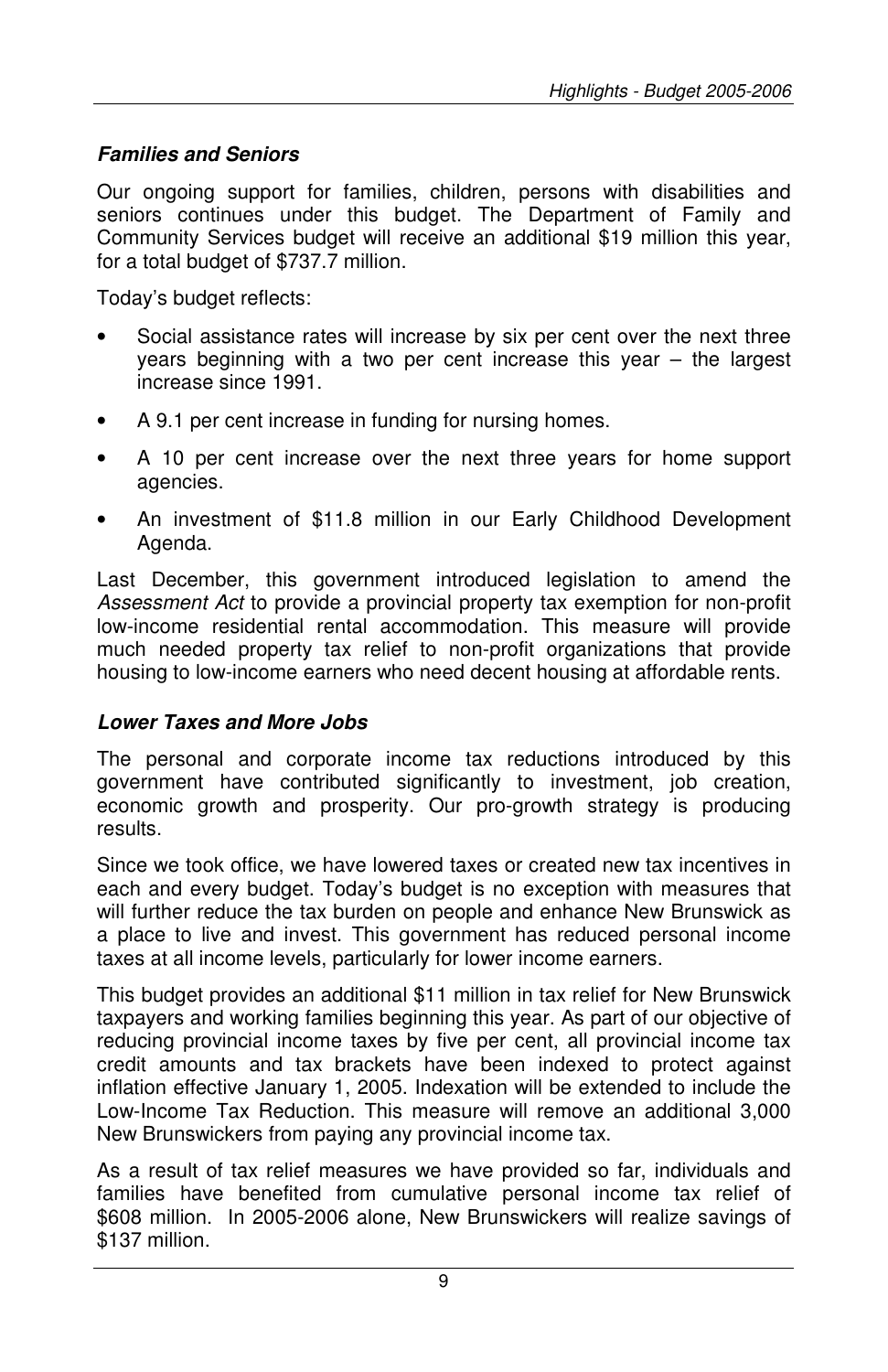We have made significant progress in creating a competitive edge for businesses in New Brunswick. This budget confirms our determination to support small business when it comes to staying competitive and creating iobs.

Effective July 1, 2005, the provincial small business corporate income tax rate will be reduced from 2.5 per cent to 2.0 per cent, and the income threshold eligible for the small business corporate income tax rate will increase from \$425,000 to \$450,000.

Effective July 1, 2006, we will further reduce the tax rate to 1.5 per cent and raise the income threshold to \$475,000. And effective July 1, 2007 we will implement the final phase of our commitment by reducing the small business corporate income tax rate to 1.0 per cent and raise the income threshold to \$500,000.

New Brunswick small businesses will save an estimated \$12 million more annually once these measures are fully mature.

Since 1999, we have provided an estimated \$272 million in cumulative corporate income tax savings. In 2005-2006, this will amount to \$76 million alone.

To reinforce our commitment to lower taxes for New Brunswickers, we proclaimed today the Taxpayer Protection Act.

#### **Community and Regional Economic Development**

Strong communities and strong regions are central to our Prosperity Plan. This year's budget therefore announces two significant new measures to support communities across New Brunswick.

First, the creation of a new three-year, \$18 million Community Development Initiative, with three specific components:

- A \$10 million Community Partnership Fund.
- A \$6 million Family and Youth Capital Assistance Program.
- A \$2 million Community Events Program.

Second, the creation of a three-year, \$10 million Community Economic Infrastructure Program with an initial \$2 million investment in 2005-2006.

This year's budget furthers our commitment to regional development, with funding of \$5 million to both the Miramichi Regional Economic Development Fund and the Restigouche-Chaleur Regional Economic Development Fund.

The Acadian Peninsula Economic Development Fund will be extended, by providing \$12 million more over the next three years for a total of \$40 million over eight years.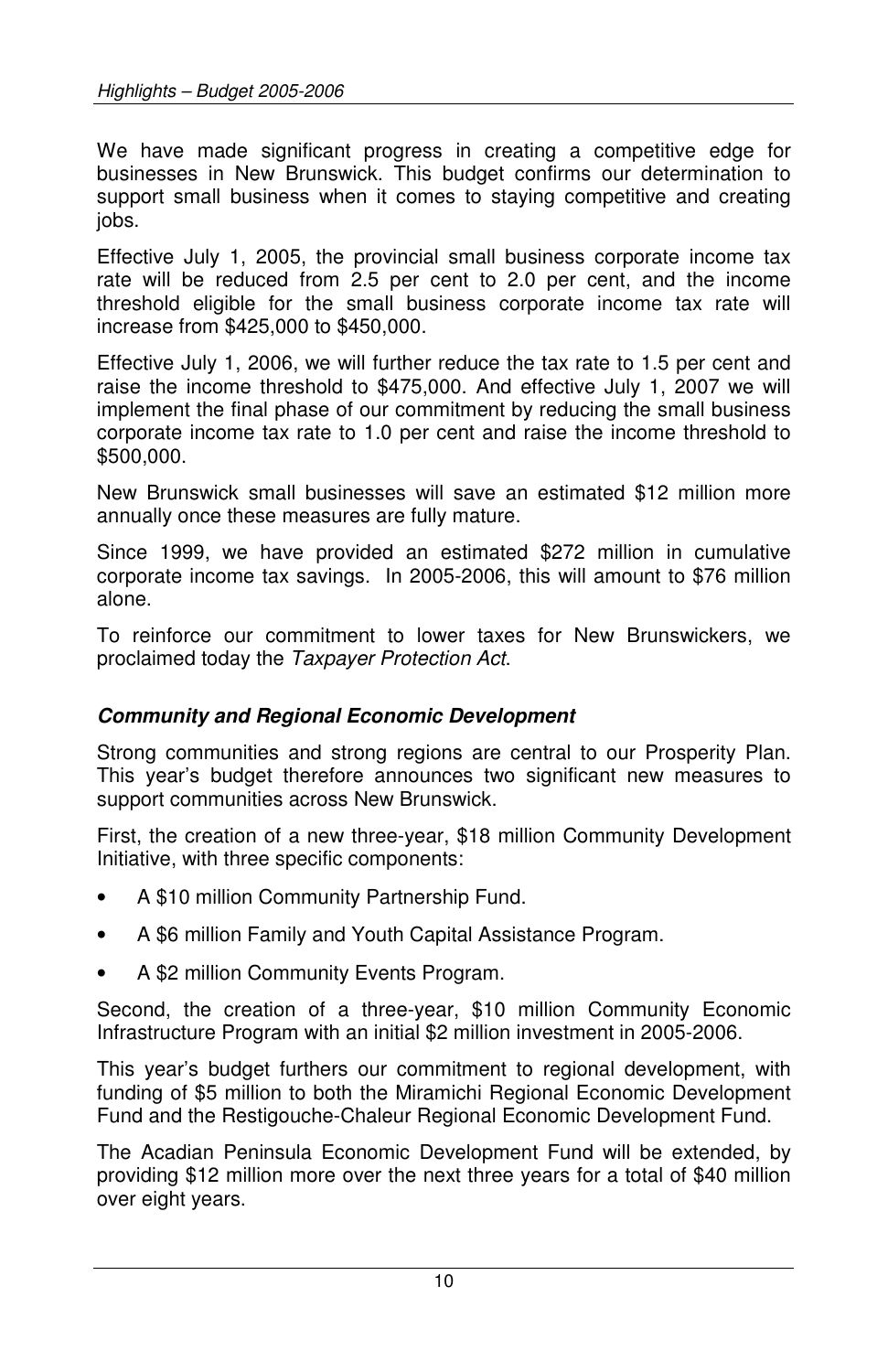A further \$5 million will be allocated to the Total Development Fund to support resource development.

The provincial investment in Crown land silviculture today is 16 per cent higher than when this government came into office in 1999. This budget maintains our silviculture investment at this level.

We are committed to the Canadian Agricultural Income Stabilization (CAIS) program that allows the federal and provincial governments to assist agricultural producers with income shortfalls. Funding to this program over the 2004-2005 and 2005-2006 fiscal years will total \$23.7 million.

We will continue to promote New Brunswick as an attractive tourist destination by investing \$600,000 more in tourism infrastructure and by participating in the Tourism Atlantic Marketing Initiative.

### **Other Key Investments**

Gross capital spending will rise 10.9 per cent over last year to a total of \$423.8 million – the fifth consecutive year in which it has been increased, with key investments in transportation, health, education and "green municipal infrastructure".

Under this budget, we are investing a further \$5 million in the New Brunswick Innovation Foundation, adding to the initial \$20 million fund.

This budget allocates \$1 million to the province's immigration program this year, a 54 per cent increase over last year. The program will be enhanced to coordinate our focus across government on bringing more immigrants to our province.

Today's budget also maintains our funding commitment with \$8.1 million dedicated to culture.

The government will introduce legislation this session to amend the Assessment Act to help encourage private sector businesses to develop and utilize heritage properties.

## **Conclusion**

Setting clear objectives is essential to achieving real economic, social, and financial progress. It is part of our Prosperity Plan. It is part of our Quality Learning Agenda. It is part of our Provincial Health Plan. And it is part of our budget plan.

Our plans are working. Jobs are up. Taxes are down. Investment is up. Debt is down. Our credit rating is up. Unemployment is down.

These are the signs of a growing, more prosperous province. These are the signs of how we are building a stronger New Brunswick for all.